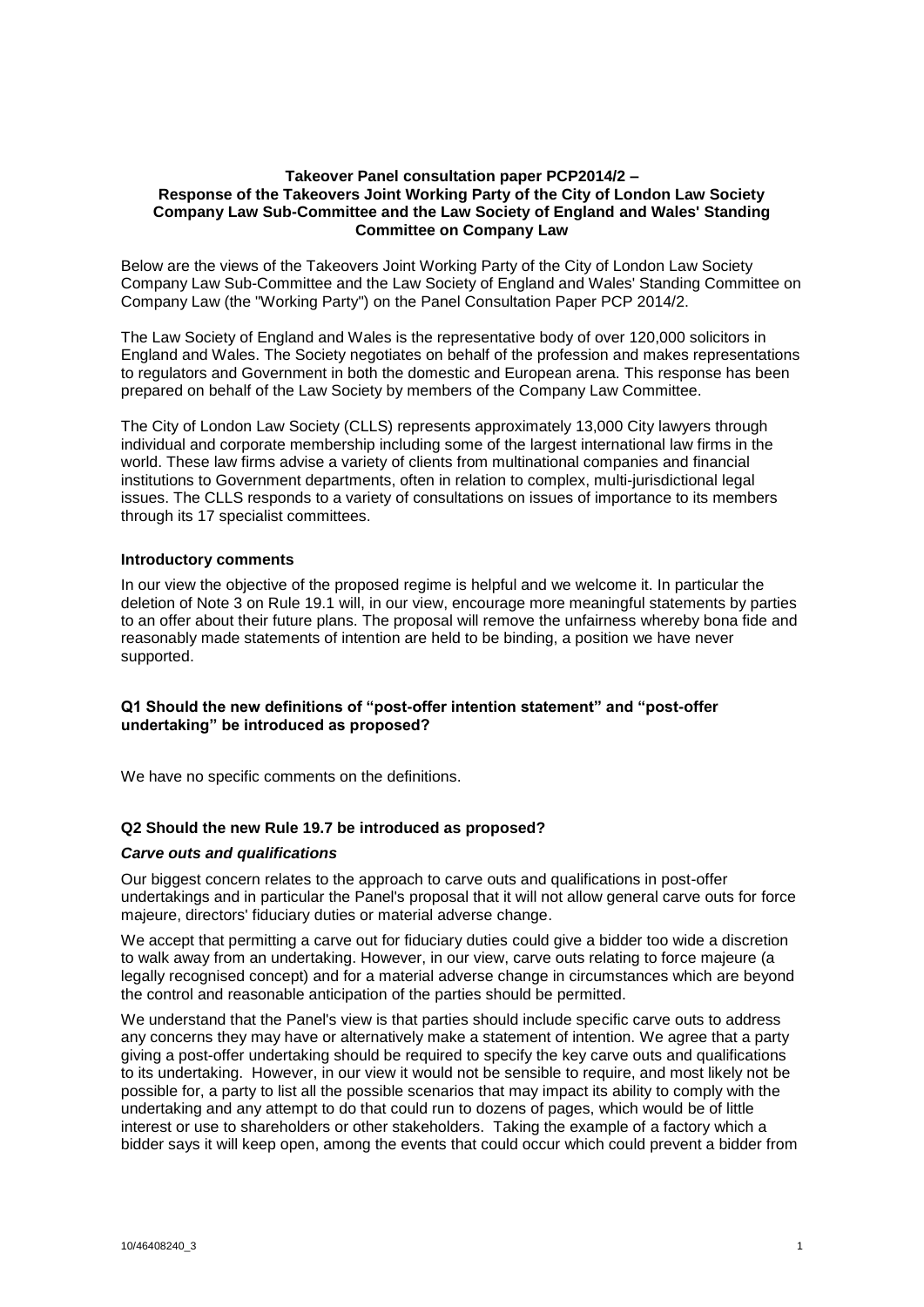keeping it open are a fire, a lightning strike, a sinkhole opening up, an aircraft flying into it – whilst the first could be within a party's contemplation, the others are significantly less likely to occur and it is not in anyone's interests for a bidder to list a series of highly unlikely events. There are multiple others we have not sought to list. This is why contracts do include force majeure clauses and allow material adverse change conditions, since the variety and unpredictability of adverse outcomes is vast. However we envisage that the specific key carve outs listed would be the benchmarks for the materiality level for any general carve outs and the bidder should include some form of definition of force majeure.

A further example is where a bidder wants to give a commitment to maintain a listing. Without being able to include a general carve out for circumstances beyond its control (for example if there is a change in the listing requirements, if it no longer meets the free float requirement due to the make up of its "public" shareholder base, or if it is taken over itself) a bidder may be unwilling to give such an undertaking in case it does not anticipate every scenario. This could well be to the detriment of the shareholders.

To prevent a bidder from giving what may be a welcome or constructive undertaking because it cannot or is not willing to anticipate every possibility, however remote the likelihood of it actually happening, does not seem sensible.

The proposal that parties be required to anticipate and list every eventuality is directly contrary to the proposed rule change to Rule 19.1, which will require clear and concise language.

We therefore believe that parties should list the key carve outs but also be permitted to include carve outs for force majeure and a material change in circumstances outside their control.

We believe that the Panel should be able to refuse to allow post-offer undertakings where the carve outs are so numerous as to render the undertaking worthless or where the carve outs go to the heart of, and so negate, the undertaking.

We believe that the consent of the Panel should not strictly be required before a party can rely on a qualification or carve out to any post-offer undertaking, as a party should be able to follow the approach it has set out, judged to a contractual standard. However, the Panel would obviously have the opportunity to review and consider whether the stated carve outs do justify allowing a party to invoke the qualification or carve out. Any force majeure or material change carve out could then, as indicated above, be judged in the context of the qualifications and conditions that the party has listed.

We also firmly believe that the Panel should also have residual discretion not to require a party to comply with an undertaking. Drawing an analogy with a no increase statement, the Panel could have the power to allow a party to walk away in "wholly exceptional circumstances". In particular we believe that the word "only" in the 5<sup>th</sup> line of Rule 19.7(d) should be deleted.

# *The position of the financial adviser*

In our view it would be helpful to have clarification that a financial adviser does not have any ongoing responsibility for ensuring their client complies with any post-offer undertaking after the end of the offer. We believe that they should only have responsibility at the time the undertaking is given and the Introduction to the Code should make that clear.

# *Limitations on post-offer undertakings*

We believe that any post-offer undertaking should be required to be limited in time, perhaps with a maximum of five years (though parties should, as proposed, be free to choose a shorter period). Our concern is that the Panel could potentially be required to continue monitoring an undertaking over a long period and, depending on the nature of the undertaking, this could raise issues about compatibility with EU law, anti-competitive restrictions and the ability to enforce an undertaking. Parties may also use it as a solution to address a concern which should more properly be dealt with by other means, for example through a company's articles by a special share.

We also believe that post-offer undertakings should not be permitted in relation to the position of individuals, for example directors or employees. Matters which relate to contractual commitments should not be subject to this regime as they are capable of enforcement by the parties. To permit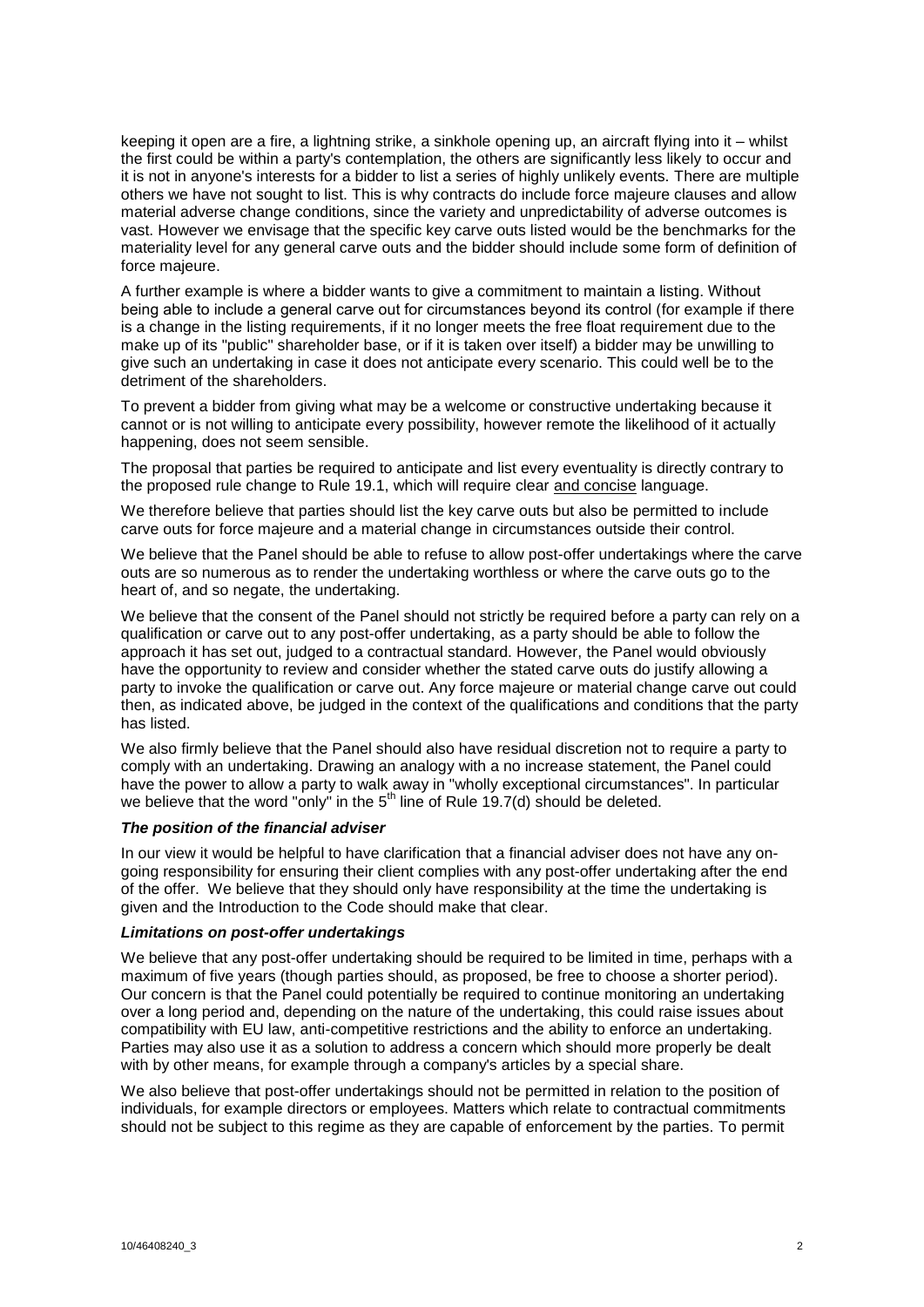such undertakings would risk the Panel becoming akin to an employment tribunal or a court overseeing contracts.

# *Post-offer reporting requirements and monitoring supervisors*

It would be helpful to have clarification on who will be responsible for the selection and appointment of the monitoring supervisor and for the negotiation of their contract. Would the Panel and/or the party giving the undertaking be responsible for agreeing the terms of their engagement? Any costs involved should be reasonable and proportionate. Likewise, any reporting requirements should also be reasonable and proportionate.

We assume that the fees of the monitoring supervisor, if appointed prior to publication of the offer document, will need to be disclosed with other advisory fees under Rule 24.16. If appointed after the publication of the offer document, will the Panel require disclosure of the fees of the supervisor to be made public? In addition, fees for advisers to the offeror/offeree may well increase to over the 10% test in Rule 24.16 (c) and (d) if they are to be involved in the monitoring exercise in ways unanticipated at the time of the offer document, especially if the post-offer undertaking is complex or long. Will the Panel expect the fees attached to this part of the adviser's engagement also to be included in the offer document or subsequently disclosed or will the 10% test be disapplied where it is attributable to such work? We suggest that fees applying outside the offer period should not have to be aggregated with offer fees. It is likely that such fees in any event will be relatively small in most cases.

In Rules 19.7(f) and (g), we are unclear as to whether the Panel will require any public disclosure regarding compliance. In our view, only the outcome should be subject to any disclosure requirement, rather than any interim steps. Any disclosure requirement should also be proportionate. The simplest approach would seem to be for the Panel to have discretion to require an announcement.

### *Sanctions for breach*

It would be helpful for the Introduction to the Code to specify which sanctions could apply in the event of a breach of a post-offer undertaking as distinct from the inappropriate making of a statement of intention.

### *Other comments*

We believe that the standard of construction that should apply in relation to any enforcement of a post-offer undertaking should be a contractual standard (although the power to sanction for misleading statements should be normal Code standards).

Where a party gives an undertaking, will that party, subject to the carve outs, be required to use all reasonable efforts to ensure the satisfaction of the undertaking to the extent that matters are within its control? If an undertaking were being given pursuant to a contractual arrangement, it is likely that the contract would contain such an obligation.

The consultation paper says that the Panel would not intervene where there is a direct contractual commitment. Would a deed poll fall within or outside the regime? In some circumstances, the beneficiaries under a deed poll may be a sufficiently narrow group that they would be able to enforce the deed poll. However, in other situations, enforcement may be impractical. Likewise, a small group of beneficiaries is likely to have some negotiating power as regards the terms of the deed poll, whereas a wider group would not. There is a risk that a party may use a deed poll to make commitments to a wider community without being subject to the post-offer undertaking regime. It is unlikely that the general public would understand the differences between a deed poll and a post-offer undertaking. In our view, a pragmatic solution would be for there to be a requirement to consult the Panel when entering into a deed poll and for the Panel to have discretion as to the approach it takes. Where a bidder chooses to enter into a deed poll it should be required to state that it is not a post-offer undertaking and so will not be subject to the post-offer reporting and monitoring regime (assuming that is the case).

We understand that the new regime would not apply to any deferred or contingent consideration on an offer as it is a contractual commitment. However it seems an odd result that shareholders are left in a weaker position regarding enforcement of such a commitment than other stakeholders,